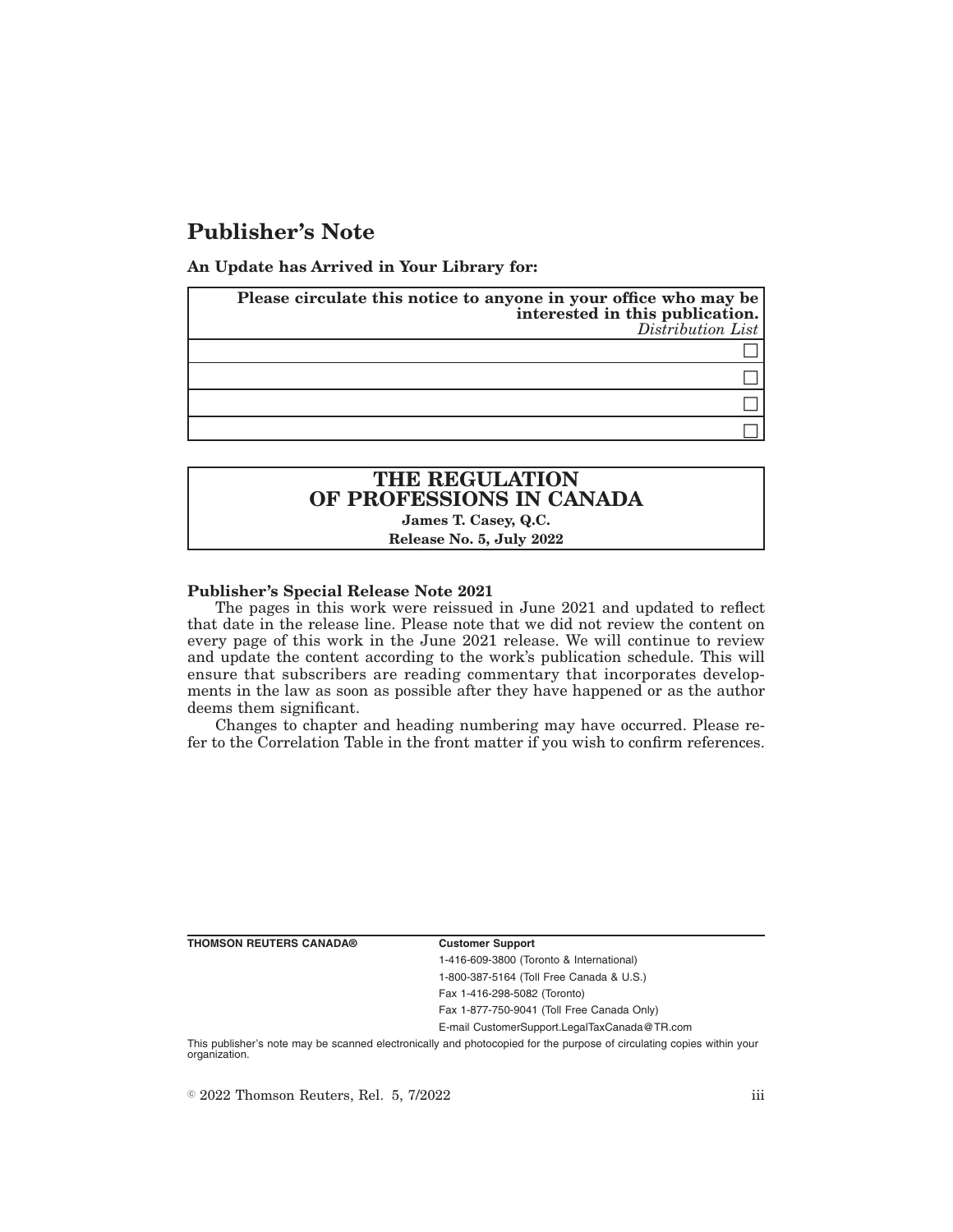The *Regulation of Professions in Canada* is the only work which provides a comprehensive synthesis of the law relating to the regulation of professions in Canada, particularly as it applies to the issues of discipline and licensing. This work reviews both the legislative framework — federally, provincially and  $\text{constitutionally}$  — and the significant body of case law that interprets this subject.

### **What's New in This Update**

This release features the addition of two new memoranda to Appendix IF: Issues in Focus and the addition of over 25 case digests to several appendices throughout the text (including decisions from appellate courts). The digested decisions relate to the regulation of physicians, lawyers, paralegals, and applied biologists in British Columbia, Saskatchewan, Alberta, Ontario, and Newfoundland and Labrador.

## **Highlights**

- E **ISSUES IN FOCUS APPENDIX IF:24 and 25 "COVID-19 and Professional Regulators: Part 1 (Procedure and Regulatory Authority) and Part 2 (Disciplinary Proceedings)" —** This release includes two new memoranda tracing the ongoing impact of the COVID-19 pandemic on regulatory issues. Part 1 (Procedure and Regulatory Authority) addresses COVID-19-related challenges to regulators' authority to govern, new procedural concerns, and innovative arguments in the context of disciplinary proceedings. Part 2 (Disciplinary Proceedings) addresses regulators' disciplinary adjudications of unique COVID-19-related misconduct and issues.
- E **CASE DIGESTS PROFESSIONAL MISCONDUCT LAWYERS —** In *Virk v. Law Society of Alberta*, 2022 CarswellAlta 13, 2022 ABCA 2, a lawyer was the subject of 19 citations of misconduct arising from seven different complaints. The lawyer acknowledged his guilt on six grounds, was found guilty on nine grounds, and four allegations were dismissed. The Law Society's Hearing Committee imposed a global sanction of disbarment, which sanction the lawyer appealed. The majority decision of the Appeal Panel confirmed disbarment, but two dissenting members would have substituted suspension as the sanction. Alberta's Court of Appeal denied the lawyer's appeal. The lawyer identified no palpable and overriding error, but merely sought to have the court adopt the dissenters' reasoning. Severe as the sanction of disbarment was, it was not reserved only for hypothetical worst offenders.
- E **CASE DIGESTS UNAUTHORIZED PRACTICES PARALE-GALS —** In *Law Society of Ontario v. Jahromi*, 2022 CarswellOnt 2063, 2022 ONSC 537, Ontario's Superior Court of Justice granted the Law Society's application for a permanent injunction preventing the respondent paralegal from providing legal services. The respondent paralegal's license to provide legal services had been revoked for misconduct that included the misappropriation of trust funds. There was no dispute that the respondent had provided legal services after the Law Society's revocation and that the respondent continued to hold herself out as someone who could do so.